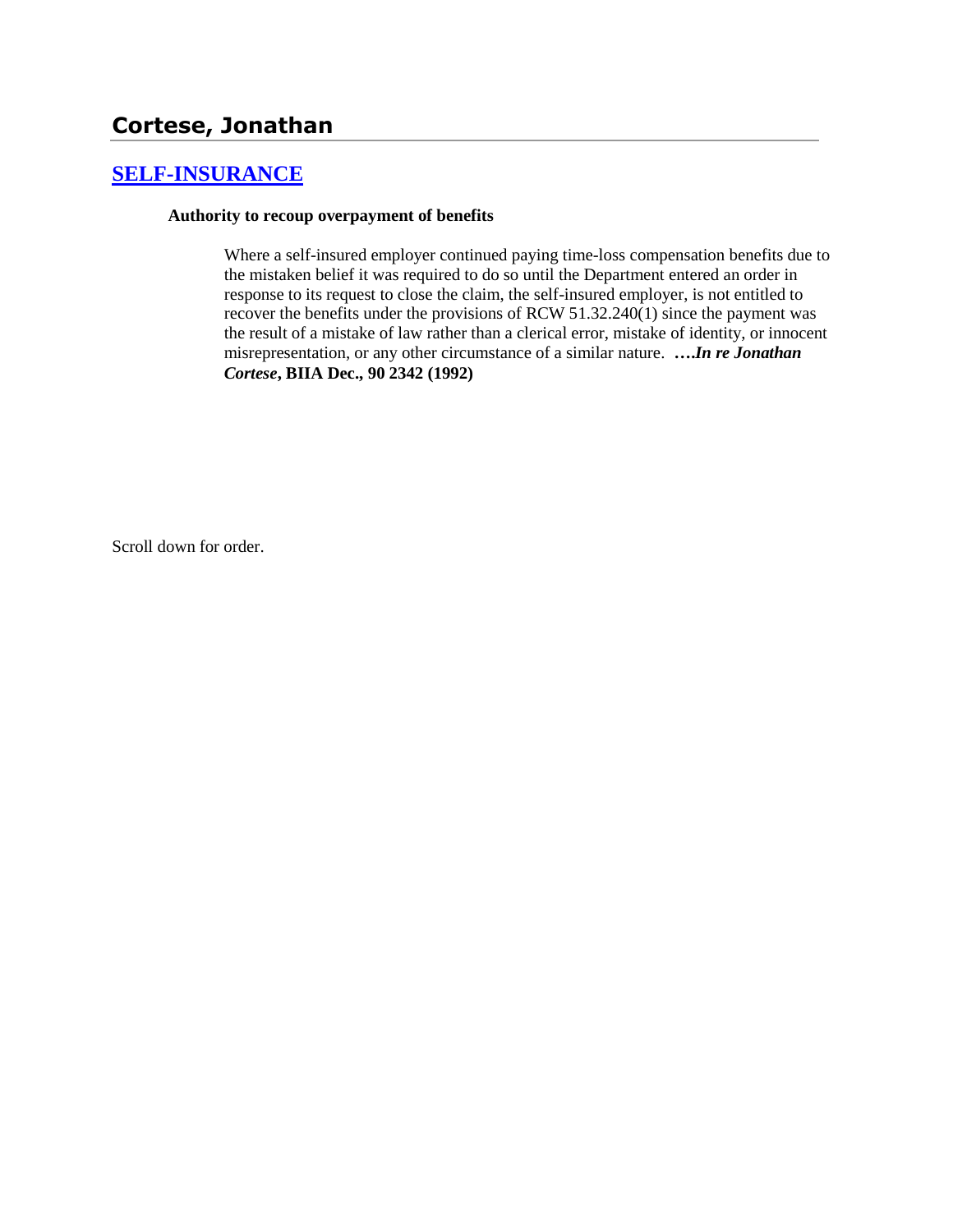### **BEFORE THE BOARD OF INDUSTRIAL INSURANCE APPEALS STATE OF WASHINGTON**

**)**

### **IN RE: JONATHAN CORTESE ) DOCKET NO. 90 2342**

**CLAIM NO. S-659121 ) DECISION AND ORDER**

APPEARANCES:

Claimant, Jonathan Cortese, by Aaby, Putnam, Albo & Causey, per Joseph A. Albo, Attorney at Law and Laurel Anderson, Paralegal

Employer, Chevron USA Incorporated, by Helsell, Fetterman, Martin, Todd & Hokanson, per Mark C. Dean

This is an appeal filed by the claimant on May 8, 1990 from an order of the Department of Labor and Industries dated April 13, 1990 which affirmed Department orders dated August 10, 1989 and August 29, 1988. The August 29, 1988 order closed the claim without award for permanent partial disability; terminated time loss compensation as paid to July 31, 1987 and ordered the claimant to repay the self-insured employer an overpayment of time-loss compensation in the amount of \$14,160.20 for the period August 1, 1987 through July 15, 1988. **REVERSED AND REMANDED.**

## **DECISION**

Pursuant to RCW 51.52.104 and RCW 52.106, this matter is before the Board for review and decision on timely Petitions for Review filed by the claimant and the self-insured employer to a Proposed Decision and Order issued on June 7, 1991 in which the Department order of April 13, 1990 was affirmed, except to the extent it demanded repayment for the period July 31, 1987 to August 29, 1987.

The Board has reviewed the evidentiary rulings in the record of proceedings and finds that no prejudicial error was committed and said ruling are hereby affirmed. The evidence presented by the parties is adequately set forth in the Proposed Decision and Order. We will discuss the evidence only to the extent necessary to explain our decision.

Three issues are presented by this appeal. Two issues identified in the proposed decision: (1) the extent of permanent partial disability, and (2) the claimant's ability to be gainfully employed from August 1, 1987 through July 15, 1988, were properly resolved by our Industrial Appeals Judge. The evidence supports the conclusion that Mr. Cortese did not suffer any permanent disability as a result of the industrial injury. In addition, he was capable of reasonably continuance gainful employment during the relevant period. The third and major issue raised by this appeal concerns the Department's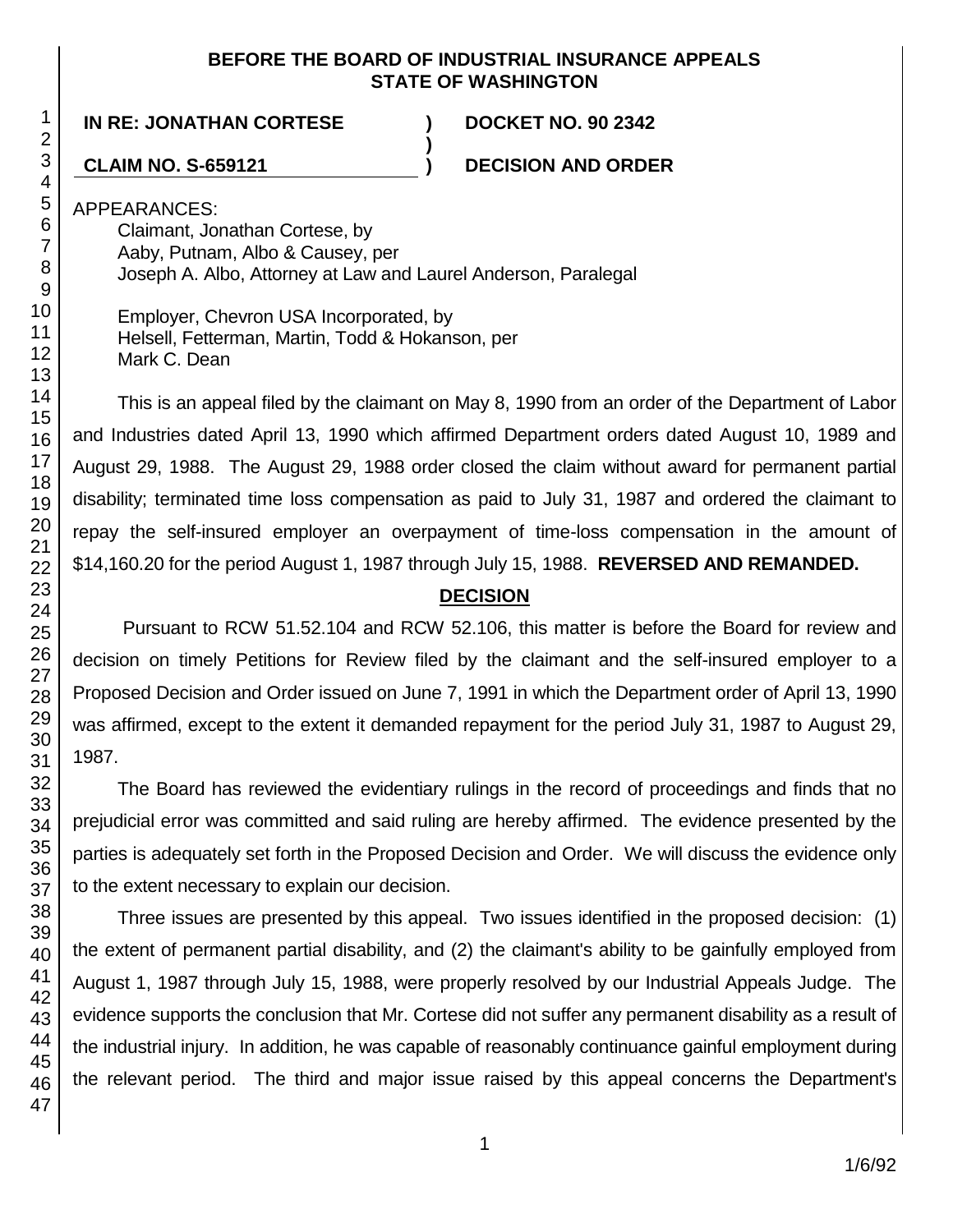authority to order Mr. Cortese to repay to the self-insured employer the money he had received in time loss compensation payments for the period August 1, 1987 through July 15, 1988.

The Department may order repayment of benefits within one year after making benefit payments:

[w]henever any payment of benefits under this title is made because of clerical error, mistake of identity, innocent misrepresentation by or on behalf of the recipient thereof mistakenly acted upon, or any other circumstance of a similar nature, all not induced by fraud,...

RCW 51.32.240(1).

A review of the circumstances under which the time loss compensation benefits were paid to Mr. Cortese is necessary to determine if those benefits can now be recouped. On April 2, 1986, Mr. Cortese was injured in the course of his employment with Chevron USA Incorporated. He received medical treatment and due to his initial inability to return to work, he began receiving time loss compensation payments. Mr.Cortese was last seen by his attending physician, Dr. Robert Zwick, in October 1986. Dr. Zwick reported to the self-insured employer in May, 1987 that he had not treated Mr. Cortese since October 24, 1986, that he was medically stable as of October 31, 1986, and he suffered from no permanent partial disability.

Chevron is a self-administered, self-insured employer. It did not use any standard forms to obtain certification of time loss. It did not inquire of Mr. Cortese as to his employment status, nor inform him that if he returned to work he should return the money. In fact, Mr. Cortese had not returned to work, but had enrolled in a seminary. Chevron issued time loss checks through the payroll department and the checks looked essentially identical to regular payroll checks.

It was not until June 11, 1987 that Chevron submitted an SIF-5 form to the Department requesting a final determination concerning Mr. Cortese's claim. In November 1987 and again in July 1988, Chevron requested the Department to issue an order closing the claim. The closing order was finally issued by the Department on August 29, 1988. Throughout this period, Chevron continued to pay time loss compensation based on the mistaken belief that the self-insured employer could not terminate time loss benefits without a determinative order from the Department.

Based upon these facts, does RCW 51.32.240(1) permit the Department to order repayment? We think not. This is not a "clerical error" as argued by Chevron in its Reply to the Claimant's Petition for Review. A clerical error implies an error in calculation or data entry, not a failure to properly administer the claim. Furthermore, this case does not involve a "mistake of identity" or an "innocent misrepresentation by or on behalf of the recipient which is mistakenly acted upon".

1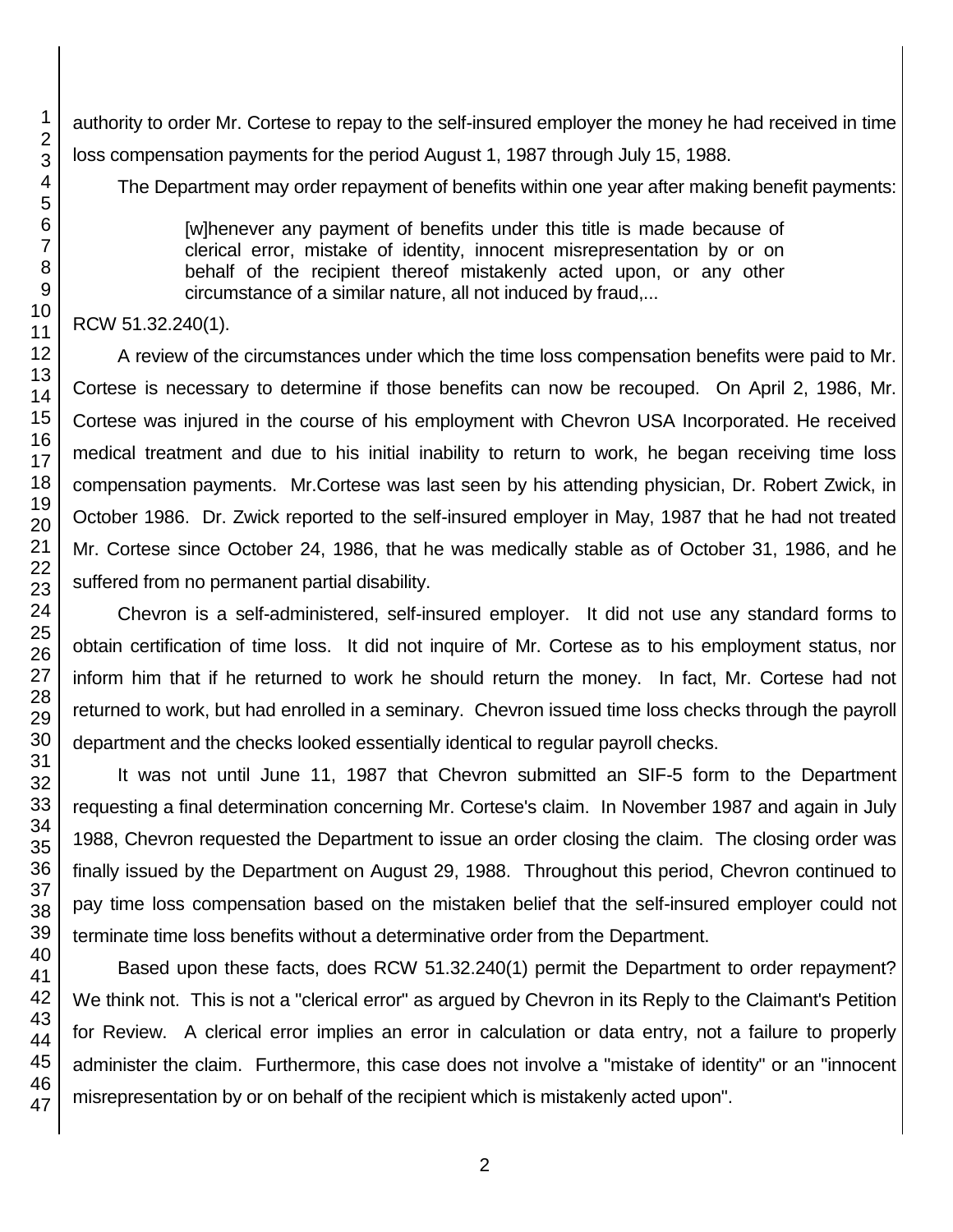The only other provision of RCW 51.31.240(1) which could apply is "any other circumstance of a similar nature". We do not believe that a self-insured claim examiner's mistaken interpretation of the law, or slow claims management response by the Department, fit this provision. The provisions of the statute speak in terms of an error or mistake triggering the payment of benefits. There was no such triggering event in this case. There was simply inattention, delay, and lack of effective handling of the claim for well over a year.

This case is similar to In re: Beverly J. Mitchell, Dckt. No. 89 2357 (March 19, 1991). In Mitchell, the Department's claims manager failed to adequately review all medical information in the file before directing the payment of a considerable period of time loss compensation. The Board held that this failure was not a circumstance described in RCW 51.31.240(1). There is one distinction between Mitchell and this case. In Mitchell, the Department was allowed to recoup a portion of the time loss paid, since it had, at least in part, mistakenly acted upon a misrepresentation made by Ms. Mitchell on the time loss compensation card. No such similar facts exist in this case. Mr. Cortese did not incorrectly report his employment status. He had not returned to work. He had not been told by a physician he had been released to return to work. No inquiry was even made of him by the selfinsured employer or the Department if he had or was capable of returning to work.

After consideration of the Proposed Decision and Order, the Claimant's and self-insured employer's Petitions for Review, the Employer's Reply to the Claimant's Petition for Review, and a careful review of the entire record before us, we are persuaded that the Department order of April 13, 1990 is incorrect and must be reversed, and the matter remanded to the Department with direction to issue an order terminating time loss compensation as paid through July 15, 1988 and closing the claim with time loss compensation as so paid and with no award for permanent partial disability.

### **FINDINGS OF FACT**

1. On April 2, 1986, Jonathon A. Cortese was injured in the course of his employment with Chevron USA, Inc., a self-insured employer under the Industrial Insurance Act, when he attempted to lift a 35 pound pail of oil over the tailgate of a dump truck and the pail fell. On June 9, 1986, he filed an application for benefits with the Department of Labor and Industries.

The claim was subsequently allowed and benefits paid. On August 29, 1988 the Department entered an order closing the claim with time loss compensation as paid to July 31, 1987 and without further award for time loss compensation or permanent partial disability, and ordered claimant to repay to the self-insured employer overpayment of time loss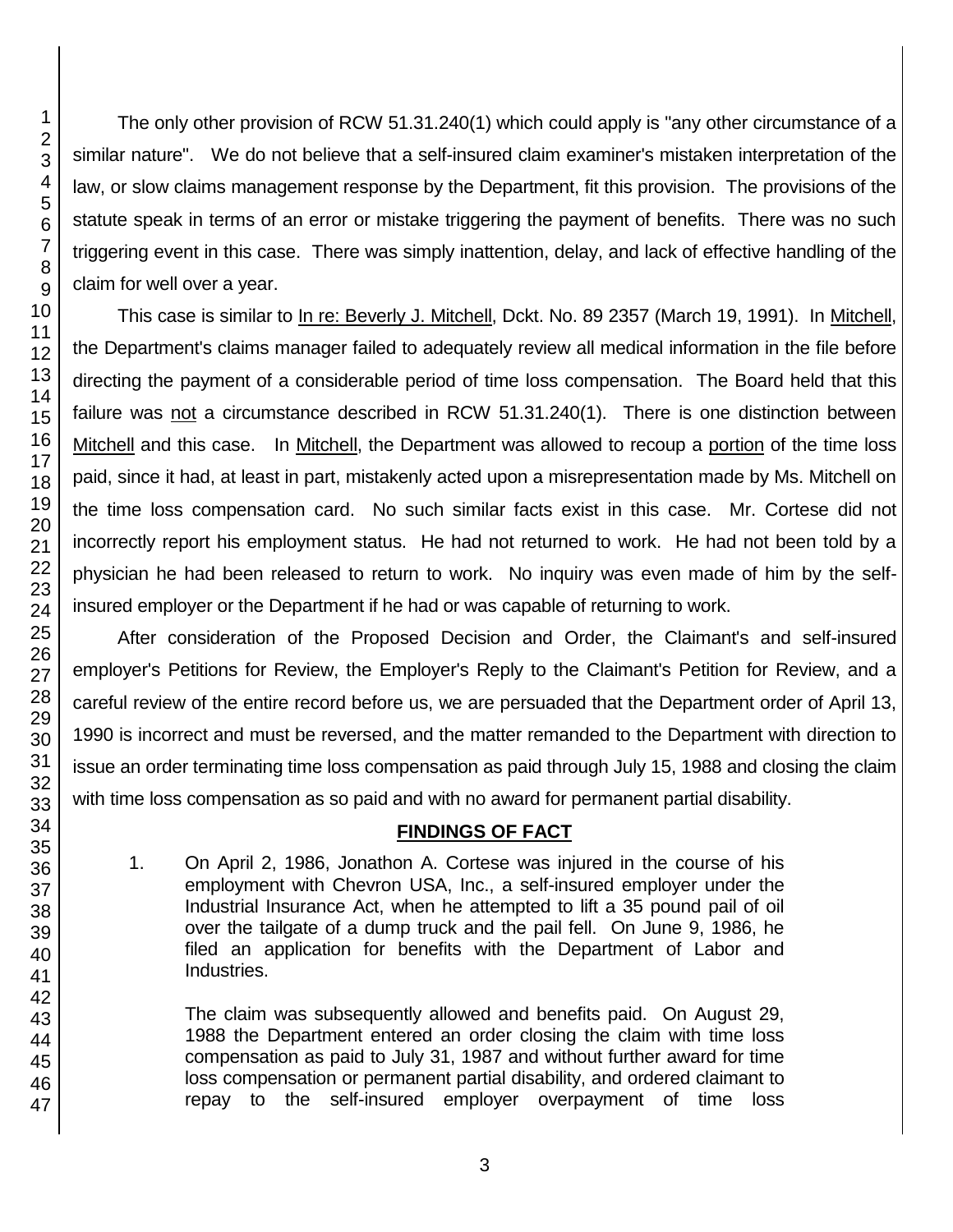compensation in the sum of \$14,160.20 for the period August 1, 1987 through July 15, 1988. Following a timely protest and appeal the Department entered an order on April 13, 1990 affirming its order of August 10, 1989 which affirmed the August 29, 1988 order.

On May 8, 1990, the claimant filed a Notice of Appeal with the Board of Industrial Insurance Appeals. On June 4, 1990, the Board entered an order granting the appeal, assigning it Docket No. 90 2342, and directing that further proceedings be held.

- 2. The industrial injury sustained by claimant on April 2, 1986 was a cervicodorsal strain.
- 3. As of April 13, 1990, claimant was 35 years of age with a college education, and his physical function was not impaired to any significant degree by the injury of April 2, 1986.
- 4. As of April 13, 1990, claimant's causally related cervico-dorsal strain was best described by Category 1 of WAC 296-20-240, categories of permanent cervical and cervico-dorsal impairments.
- 5. Between August 1, 1987 and July 15, 1988, claimant was capable of engaging in gainful employment on a reasonably continuous basis.
- 6. The payment of time loss compensation benefits between August 1, 1987 through July 15, 1988 was made as a result of a mistaken interpretation of the law by the self-insured claims examiner and/or because of ineffective claims management by the self-insurer, and/or slow claims management response by the Department, but was not the result of a clerical error, mistake of identity, innocent misrepresentation by or on behalf of the claimant mistakenly acted upon, or any other circumstance of a similar nature.

### **CONCLUSIONS OF LAW**

- 1. The Board of Industrial Insurance Appeals has jurisdiction over the subject matter and the parties to this appeal.
- 2. Between August 1, 1987 and July 15, 1988, the claimant was not a temporarily totally disabled worker within the meaning of RCW 51.32.090.
- 3. As of April 13, 1990, the claimant had not sustained a compensable permanent partial disability as contemplated by RCW 51.32.080.
- 4. The operation of RCW 51.32.240(1) does not permit recoupment of time loss compensation benefits, paid by an otherwise final order, when the benefits were paid solely due to the mistaken interpretation of the law by the self-insured claims examiner and/or because of ineffective claims